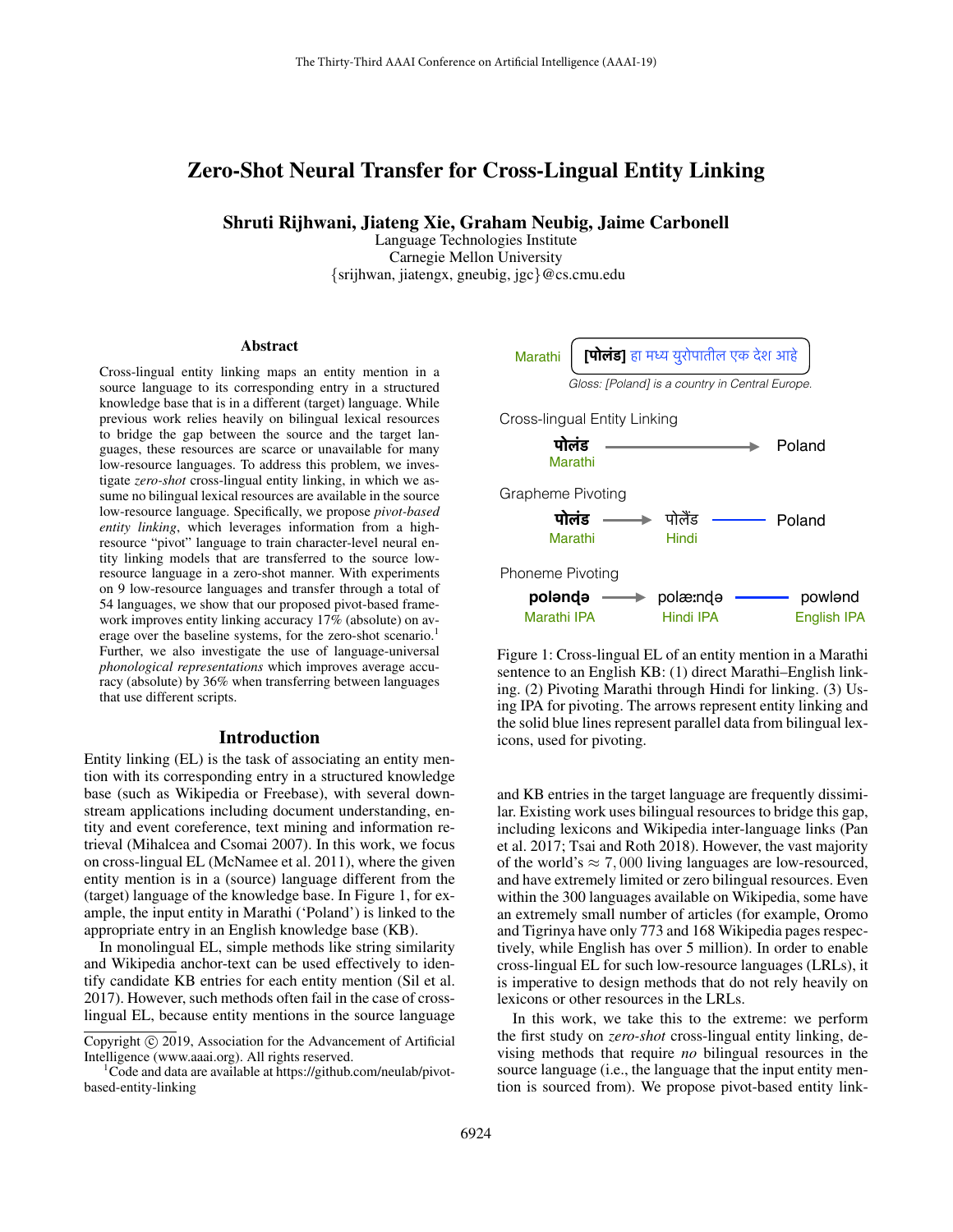ing, or PBEL, which is based on the intuition that despite the fact that many languages have very few resources, it is common that these languages have closely-related higherresource languages (HRLs) that we can leverage. For example, the relatively low-resourced languages of Marathi and Lao are from the same language family as the highresourced Hindi and Thai respectively. We exploit bilingual lexicons and structured information available in these HRLs to improve EL for languages where no such resources are available. The specific contributions of this paper are

• PBEL, a novel method for cross-lingual EL, that uses *no* bilingual resources in the source language. This consists of two components:

Zero-shot transfer of neural entity linking models: Using a bilingual lexicon between an HRL and English, we train a character-level neural model for linking entities in the HRL to an English KB. The model can be transferred to perform EL for a source LRL, without any languagespecific fine-tuning. For example, we train a model to link Hindi (HRL) to English and transfer the model to link Marathi (LRL) to English. Such transfer learning schemes have been successful for other tasks, such as morphological tagging and machine translation (Zoph et al. 2016; Cotterell and Heigold 2017).

Pivoting: Rather than attempting to directly link an LRL entity to English, we link the entity to a closely-related HRL. We then use bilingual lexicons, readily available in the HRL, to obtain the corresponding English entity link. We are, therefore, using the HRL as an intermediate *pivot* between the source LRL and English. Our experiments demonstrate that this significantly improves EL accuracy over directly linking to English, as named entities are likely similar in related languages (Tsvetkov and Dyer 2016). In Figure 1, the orthographic pivoting example shows that 'Poland' in Marathi and Hindi are written similarly and can be linked with our neural EL model. Since we have extensive Hindi-English lexicons, we can obtain the English KB entry quite simply from the Hindi name (shown with a solid blue line in the figure).

- The use of *phonological representations* for cross-lingual EL. Transfer of character-level models is bound to fail when the HRL and LRL do not use the same writing system. We propose using International Phonetic Alphabet (IPA) to bridge the gap between different scripts. Figure 1 shows an example of pivoting in the phonological space. We see that the pronunciation (IPA representation) of 'Poland' is highly similar in Marathi and Hindi because they are closely-related languages.
- Experiments with 9 test languages from various language families and 54 transfer languages that analyze the performance of current state-of-the-art cross-lingual entity linking methods in truly zero-shot settings, in order to demonstrate the effectiveness of the proposed PBEL method.

# Problem Setting

Cross-lingual EL is the task of linking an entity mention m in a source language to a structured KB  $K$  in a target

language. In our work, we study the case when the source language is some low-resource language (LRL), and follow most previous work by using an English KB as the target (Pan et al. 2017; Tsai and Roth 2018). The task involves identifying the appropriate entry  $e_{en} \in \mathcal{K}$  that corresponds to the entity mention  $m$ . Our EL model predicts an entity link by maximizing a score function between  $m$  and  $e_{en}$ .

$$
\hat{e}_{\text{en}} = \operatornamewithlimits{argmax}_{e_{\text{en}} \in \mathcal{K}} \text{score}(m, e_{\text{en}})
$$

In addition, consider an HRL that is closely-related (via language family, script, similar phonology etc.) to the source LRL, for which bilingual resources with links to the English KB are available. These are easily obtainable from inter-language links in massive multilingual resources like Wikipedia, DBPedia (Auer et al. 2007) and BabelNet (Navigli and Ponzetto 2012). For each entry  $e_{en} \in \mathcal{K}$ , let the parallel entity in the HRL be  $e_{HRL}$ . Note that it is possible that  $e_{HRL} = \emptyset$  for some  $e_{en}$ , as not all English entities are language-linked to the HRL. These HRL parallel entities are the only cross-lingual resources we have access to in this work. They are used for training the EL model as well as for pivoting, as described in the following section. We do not use *any* parallel entities in the LRL.

#### Model

The basic component of our entity linking system consists of two neural encoders, one for the HRL and one for English, which convert named entities (character sequences) into vector representations. The two encoders are trained such that the vector representations of two parallel entities  $e_{HRL}$  and  $e_{en}$  are similar. We use the two encoders to calculate two sets of scores between an LRL entity mention  $m$  and a KB entry  $e_{en}$  through the following methods, leveraging the fact that the LRL and HRL are closely-related:

- Zero-shot Transfer We apply the HRL encoder directly on  $m$  and the English encoder on  $e_{en}$ , and calculate a score based on the similarity of the vector representations.
- Pivoting We apply the HRL encoder on both the LRL entity mention m and the parallel entry  $e_{\text{HRL}}$ , and calculate a score based on the similarity of the vector representations.

Then, we take the maximum out of these two scores as the score between  $m$  and  $e_{en}$ .

In the following sections, we describe each part of the model in more detail, and discuss using phonological representations. For simplicity, we introduce the system with a single HRL, and discuss transfer from multiple HRLs later.

We should note that, in most existing work, the EL process is a two-step pipeline – candidate retrieval and contextbased disambiguation (Hachey et al. 2013). Candidate retrieval reduces the search space for EL by selecting a small number of candidates for more precise linking. This is required because precise linking algorithms are often prohibitively expensive to use on the entire KB. Our proposed method is context-insensitive, much like traditional candidate retrieval models. Although we present our model as an end-to-end EL system by simply picking the top-scoring KB entry as the entity link, we also discuss how it can be used to retrieve a larger number of candidates in next section.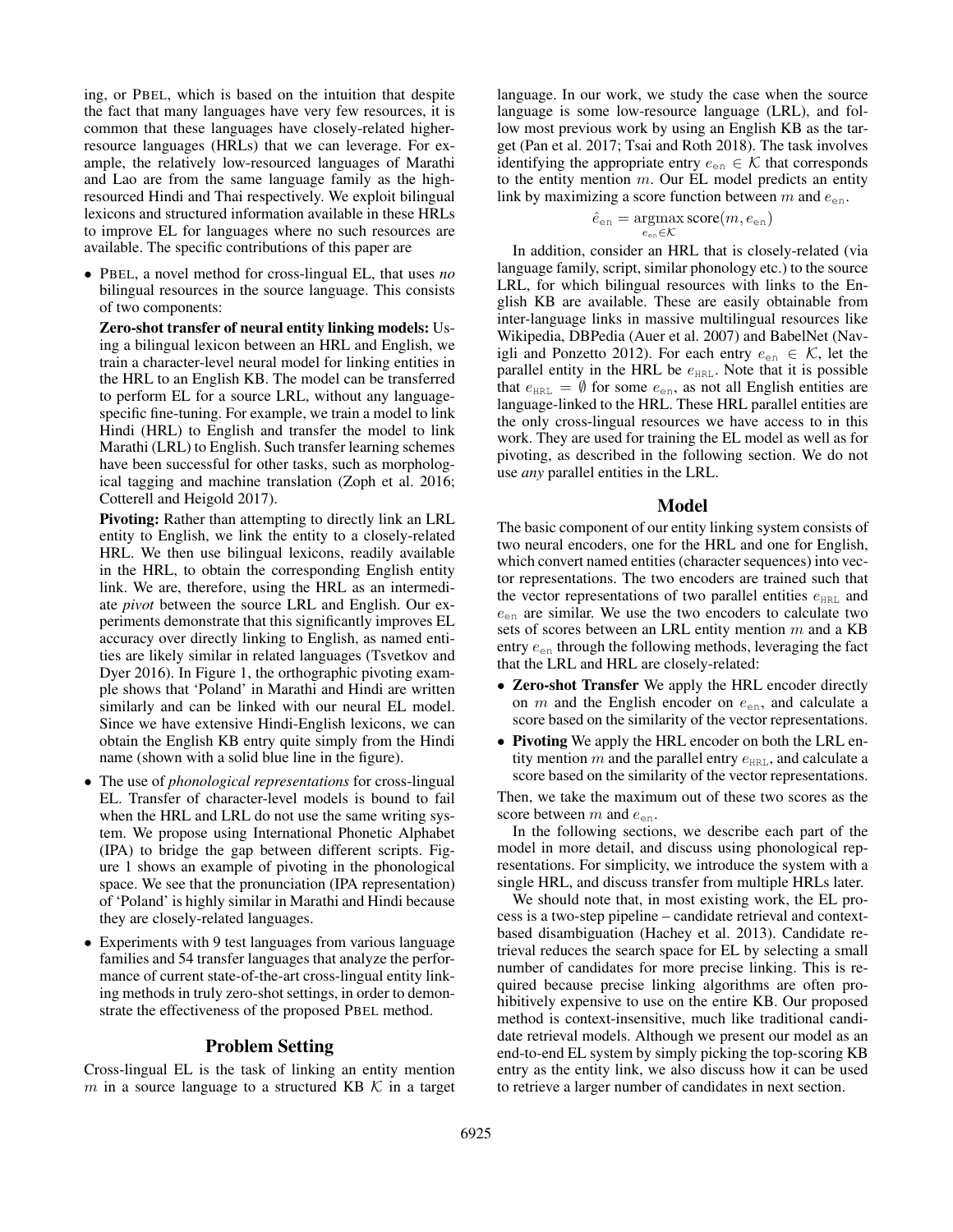

Figure 2: Entity similarity model trained on parallel entities between an HRL and English. An example entity ('Poland') with Hindi as the HRL is shown here.

#### Entity Similarity Encoder

The entity similarity model is shown in Figure 2. We use character-level Bidirectional-LSTMs (Bi-LSTM) to encode entities into a continuous vector space. The model is trained to maximize the cosine similarity between the vector representations of an entity in an HRL and its equivalent (i.e., parallel) entity in English, much like recent work in neural information retrieval (Mitra and Craswell 2017).

Consider an entity  $e_{HRL}$  and its parallel entity in English  $e_{en}$ . Each entity is a sequence of characters;  $e_{HRL}$  =  $\langle c_1, c_2 \dots c_M \rangle$  and  $e_{en} = \langle k_1, k_2 \dots k_N \rangle$ . For each character, we obtain a fixed-size character embedding. The embeddings are used as input to the Bi-LSTM and the final states (concatenation of the last states from the forward and backward LSTMs) form the encoded entity vectors  $v_{HRL}$  and  $v_{en}$ .

$$
\mathbf{v}_{\text{HRL}} = \text{HRL-Bi-LSTM}(\langle c_1, c_2 \dots c_M \rangle)
$$

$$
\mathbf{v}_{\text{en}} = \text{English-Bi-LSTM}(\langle k_1, k_2 \dots k_N \rangle)
$$

The similarity score is computed as,

$$
\text{sim}(e_{\texttt{HRL}},e_{\texttt{en}})=\text{cosine}(\mathbf{v}_{\texttt{HRL}},\mathbf{v}_{\texttt{en}})
$$

Since we want to efficiently train a model that can rank KB entries for a given mention, we follow existing work and use negative sampling with a max-margin loss for training the encoder (Collobert et al. 2011). The loss function is

$$
L = \max(0, \text{sim}(e_{\text{HRL}}, e_{\text{en}}) - \text{sim}(e_{\text{HRL}}, e_{\text{en}}^*) + \lambda)
$$

where  $\lambda$  is the margin and  $e_{en}^*$  is a negative KB example such that  $e \neq e^*$ <sup>2</sup>



Figure 3: Architecture to compute  $score(m, e_{en})$  with pivoting through a high-resource language entity  $e_{HRL}$ . An example entity ('Poland') is shown here, with Marathi as the source LRL and Hindi as the pivot HRL.

## Zero-shot Transfer to LRL

If we train the model using an HRL that is sufficiently similar to the source LRL, the entity encoder can effectively predict similarity between an entity mention  $m$  and the English KB entries. We use the learned HRL-Bi-LSTM to encode  $m$  and the English-Bi-LSTM to encode an English KB entry  $e_{en} \in \mathcal{K}$ . The score for  $e_{en}$  is the cosine similarity between these encodings:

$$
\text{sim}(m, e_{\text{en}}) = \text{cosine}(\mathbf{v}_{\text{m}}, \mathbf{v}_{\text{en}})
$$

where  $v_m$  = HRL-Bi-LSTM(m), and m is a sequence of characters.

#### Pivoting

By transferring the entity encoder (as discussed above), we can compute similarity between an LRL mention and the English KB entries. In addition, we propose pivoting, which uses an HRL as an intermediate *pivot* between the LRL and English. Specifically, instead of considering the English entity  $e_{en}$ , we consider its parallel entity  $e_{HRL}$  in the HRL. We use the learned HRL-Bi-LSTM to encode both  $m$  and  $e_{HRL}$ , and calculate a similarity score between the encodings:

$$
\text{sim}(m, e_\texttt{HRL}) = \text{cosine}(\mathbf{v}_\texttt{m}, \mathbf{v}_\texttt{HRL})
$$

Note that this score is used for  $e_{en}$ , as  $e_{en}$  and  $e_{HRL}$  refer to the same entity (in English and the pivot HRL respectively).

# Calculate EL score

Using the two methods described above, we have two sets of scores between  $m$  and  $e_{en}$ , and we take the maximum out of the two as our final score (Figure 3):

$$
score(m, e_{en}) = max(sin(m, e_{en}), sim(m, e_{HRL})) \quad (1)
$$

The score function for EL is modified to consider both the similarity between m and  $e_{en}$  and the similarity between m and  $e_{HRL}$ . The final score for  $e_{en} \in \mathcal{K}$  takes the maximum of the two scores because our objective is to maximize the similarity. Since not all the entries in  $K$  have a parallel entity in HRL, it is non-trivial to use another combination of the scores (instead of max). If there is no parallel entity, we consider  $\text{sim}(m, e_{\text{HRL}}) = -\infty$ .

<sup>&</sup>lt;sup>2</sup>For each mini-batch of training data consisting of paired HRL-English entities, we use the correct KB entry as the positive sample, and all other KB entries in the mini-batch as negative samples.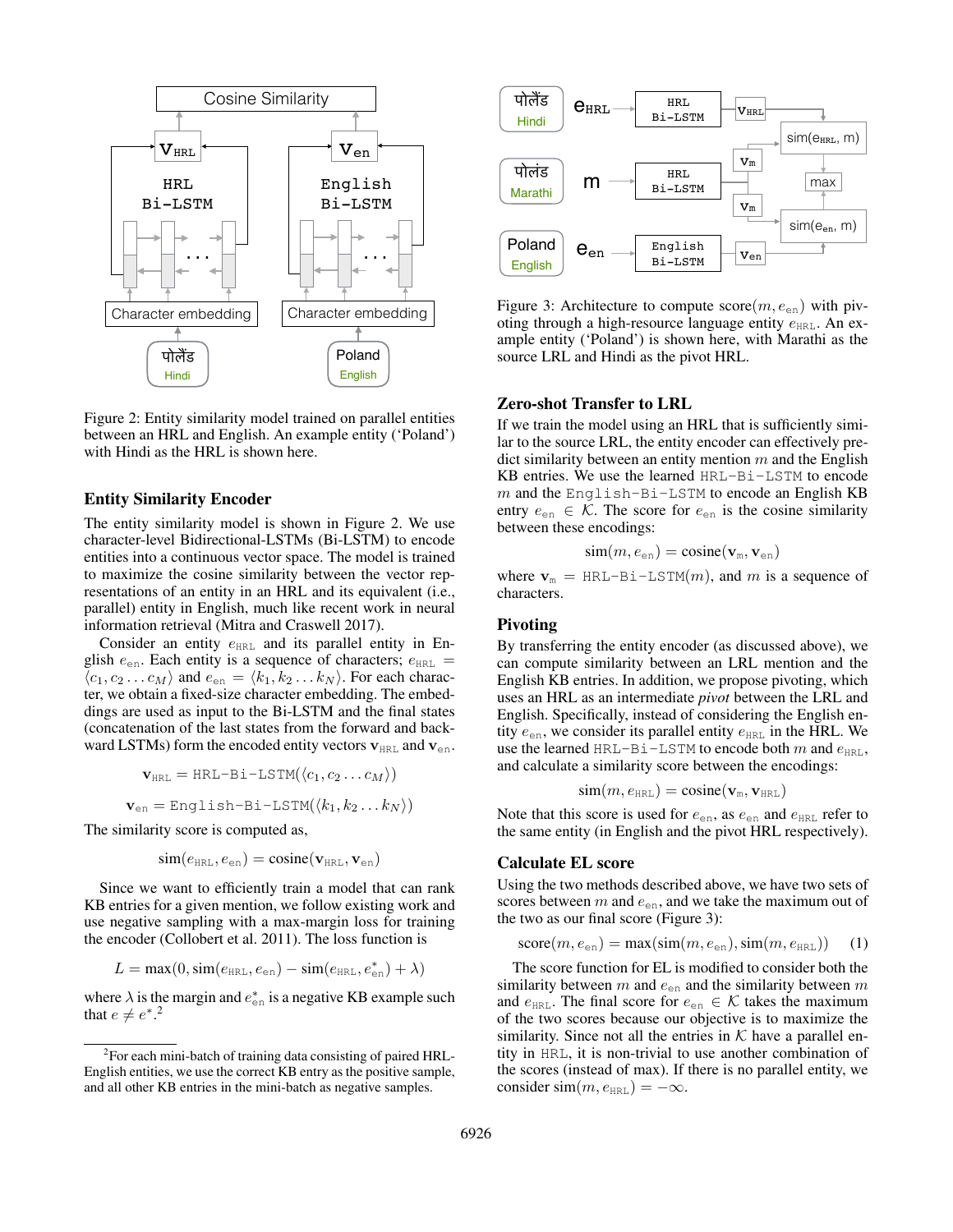# Phonological Representation

Since the entity similarity model is a character-level neural network, cross-lingual transfer is bound to fail if the LRL uses a different script than the HRL used for training the encoder. To overcome this problem, we propose training the encoder in the language-universal phonological space. We experiment with two representations:

Phoneme embeddings: We convert all parallel training data between the HRL and English into IPA using Epitran, a grapheme-to-phoneme system that supports over 55 languages (Mortensen, Dalmia, and Littell 2018). The encoder model itself is agnostic to the characters used to represent the entities and can be trained with the IPA parallel data in the same manner as described above.

Articulatory feature embeddings: We transform our parallel IPA training data into articulatory feature sets using PanPhon (Mortensen et al. 2016). Articulatory features can potentially capture important characteristics of the pronunciation that may not be apparent from the IPA, as indicated by improved low-resource Named Entity Recognition by (Mortensen et al. 2016). PanPhon converts each IPA segment into 21 features, which represent phonological aspects of the input (including voice, nasal, strident etc.) Since each word is a sequence of IPA segments, we obtain a sequence of feature vectors from PanPhon. These features are linearly transformed into an embedding (which replaces the character embedding in Figure 2) using a weight matrix and bias vector, both of which are trained with the encoder model.

# Phylogenetic Weighting

So far, we have discussed transferring to the LRL from a single HRL. However, we can easily train multiple encoders on different HRLs. In order to leverage these models, we use a simple weighting mechanism, whereby the similarity scores from each HRL model is weighted by the *phylogenetic distance* between the HRL and the source LRL. The KB entry with the maximum score after weighting is selected as the predicted entity link. Phylogenetic distance, obtained from the URIEL Database (Littell et al. 2017), represents the relative distance between two languages in the Glottolog hypothesized tree of language (Hammarström et al. 2018). This essentially implies languages that have similar origin will be closer in distance, which is intuitively useful for identifying appropriate *pivot* HRLs for a specific LRL.

# Experiments

In this section, we discuss our experimental setting, baselines and results on several low-resource languages. We attempt to answer the following research questions: (1) "Does the proposed PBEL method outperform methods that do not perform pivoting?" (2) "What is the interplay of the orthographic or phonological input representation with the features of the high-resource transfer language and the lowresource test language?" (3) "What is the potential of using pivoting for candidate retrieval in 2-step EL systems?" (4) "How much does a small amount of lexical data in the LRL improve PBEL?"

# Experimental Settings

In order to comprehensively, yet realistically, examine performance on a wide variety of low-resource language pairs, we perform experimental validation on two varieties of the task. For both, we measure the performance of the baselines and our system with linking accuracy  $-$  i.e. the fraction of instances when the system-predicted link was the "true" KB entry for the given input.

Cross-lingual KB Title Linking Our test set is constructed from Wikipedia parallel titles between the LRL and English. That is, the 'gold-standard' link for an article title in the LRL is the corresponding English Wikipedia entry. Note that these parallel titles are used *only for testing*.

In contrast to the traditional EL task of linking textual entity mentions to KB entries, this experimental setting is similar to "Cross-lingual Article Linking" (Wang, Wu, and Tsai 2014), where we link Wikipedia article titles in the LRL to English KB entries. We focus on articles about named entities (locations, persons and organizations). Most work (Wang et al. 2012; Wang, Wu, and Tsai 2014) in crosslingual article linking assumes the availability of a KB in the source LRL. This is unrealistic for our zero-shot scenario and hence, we compare with existing methods that do not rely on this assumption.

We test on nine relatively low-resource languages from various language families: Tigrinya (ti), Lao (lo), Uyghur (ug), Telugu (te), Punjabi (pa), Javanese (jv), Marathi (mr), Bengali (bn) and Ukrainian (uk). We have 2000 titles in the test set for each language, apart from ti, lo and ug, for which we have 90, 579 and 1297 instances respectively<sup>3</sup>. The target KB is English Wikipedia, which contains 2.1 million titles. We use a total of 54 HRLs as potential transfer languages, details of which are in the supplementary material.

We primarily use Wikipedia links as a test bed because of the availability of data in many LRLs, not found in traditional EL datasets. We note that although the title linking task is not identical to entity mention linking, it maintains much of the difficulty associated with cross-lingual EL, particularly with respect to how state-of-the-art translationbased techniques perform poorly in the zero-resource setting. However, the challenge of linking ambiguous mentions is eliminated in this task, which is why we also test our method on a full cross-lingual EL dataset, described below.

Full Cross-lingual Entity Linking We also test our proposed PBEL method on the standard cross-lingual EL setting of linking textual mentions to KB entries. For the test set, we use annotated documents from the DARPA LORELEI program<sup>4</sup> , in two extremely low-resource languages – Tigrinya and Oromo. These are news articles, blogs and social media posts about disasters and humanitarian crises (floods, famine, political unrest etc.). The data contains named entity mentions extracted from the texts, annotated with their respective KB links. The English KB provided with the dataset contains over 11M entries. This KB is much larger than

low-resource-languages-for-emergent-incidents

<sup>&</sup>lt;sup>3</sup>Due to the small size of Wikipedia in these languages.

<sup>4</sup> https://www.darpa.mil/program/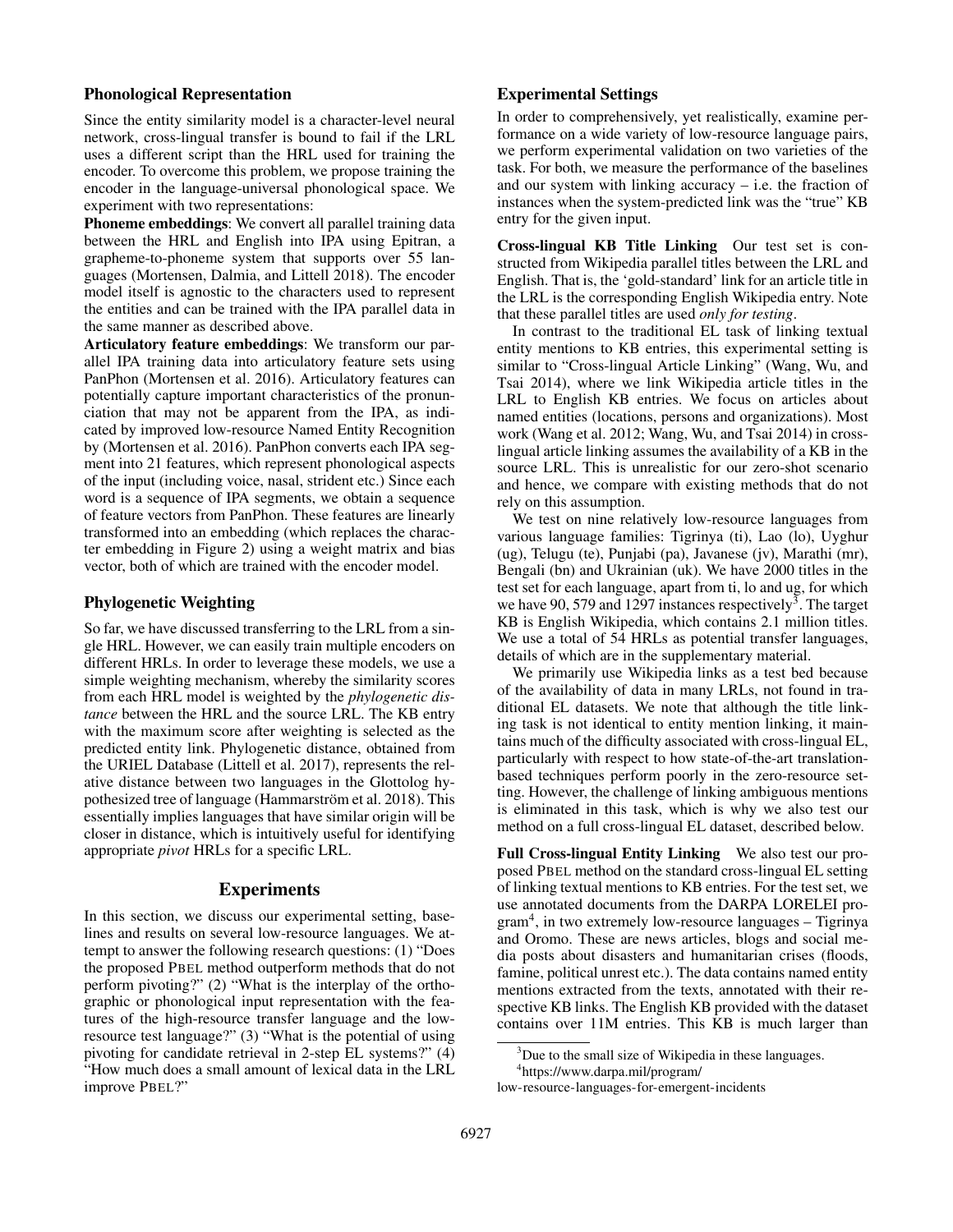| Model         | bn         | 1V         | 10         | mr         | рa         | te         | tı         | uk         | ug        | Avg. |
|---------------|------------|------------|------------|------------|------------|------------|------------|------------|-----------|------|
| <b>EXACT</b>  | .00        | .63        | .02        | .00        | .00        | .00        | .02        | .02        | .03       | .08  |
| <b>TRANS</b>  | .00        | .63        | .02        | .17        | .00.       | .00        | .46        | .02        | .03       | .15  |
| <b>ENCODE</b> |            |            |            |            |            |            |            |            |           |      |
| <b>MANUAL</b> | .36 $(hi)$ | $.70$ (id) | $.07$ (th) | .46 $(hi)$ | .31 $(hi)$ | $.20$ (ta) | .44 $(am)$ | $.25$ (ru) | .16 $(r)$ | .33  |
| BEST-53       | $.38$ (ms) | $.70$ (id) | $.07$ (th) | .46 $(hi)$ | $.36$ (te) | $.36$ (pa) | .44 $(am)$ | .41 $(kk)$ | .16 $(r)$ | .37  |
| <b>PBEL</b>   |            |            |            |            |            |            |            |            |           |      |
| <b>MANUAL</b> | $.48$ (hi) | $.86$ (id) | $.28$ (th) | $.62$ (hi) | $.49$ (hi) | $.33$ (ta) | $.69$ (am) | $.50$ (ru) | .32 $(r)$ | .51  |
| BEST-53       | $.48$ (hi) | $.86$ (id) | $.28$ (th) | $.62$ (hi) | $.49$ (hi) | $.47$ (hi) | $.69$ (am) | $.54$ (kk) | .32 $(r)$ | .53  |
| <b>MULTI</b>  | .53        | .87        | .28        | .62        | .48        | .46        | .69        | .56        | .40       | .54  |

Table 1: Accuracy for cross-lingual Wikipedia title linking, with the transfer HRL shown in parentheses. The best accuracy among input representations with graphemes, phonemes or articulatory features for ENCODE and PBEL is presented here. Complete results for each representation are in the supplementary material.

English Wikipedia and includes entities from, among other sources, GeoNames and the CIA World Factbook.

## Entity Similarity Scoring Models

We consider three models for scoring KB entries for crosslingual EL. Two are based on existing literature on stateof-the-art monolingual or cross-lingual EL methods (Ji and Grishman 2011; Pan et al. 2017; Sil et al. 2017), which have been shown to work in the *supervised* setting where an entity lexicon for the LRL is available, but are intuitively less suited for our zero-shot setting. The third is the characterlevel neural decoder described in the previous section, which we posit is more appropriate for zero-shot transfer, and for use with our proposed *pivoting* method.

- EXACT: Exact match to the KB is used in state-of-the-art monolingual EL systems (Sil et al.  $2017$ ).<sup>5</sup> The predicted entity link, if found, is the KB entry that is an exact string match with the mention m.
- TRANS: This baseline is a candidate retrieval technique used in the state-of-the-art low-resource EL system by Pan et al. (2017), which attempts to translate the mention m into English in order to predict the entity link. We generate a bilingual lexicon with word alignments on parallel Wikipedia titles using fast align (Dyer, Chahuneau, and Smith 2013). Each word in the input entity  $m$  is translated to English using the lexicon. The predicted entity link is the exact match of the obtained translation, if found, in  $K$ . We experiment with two varieties of lexicon creation with different resource requirements:

Supervised. The lexicon is created from a small number of parallel entities between the LRL and English.

Zero-shot. The lexicon is created from parallel entities between a closely-related HRL and English.

• ENCODE: We train a similarity encoder, as seen in Figure 2, using parallel Wikipedia titles between English and an HRL. We transfer the trained HRL-Bi-LSTM to encode the mention  $m$ . The ENCODE model does not make

use of "pivoting" and directly compare  $m$  with the English KB entries. The encoder is implemented in DyNet (Neubig et al. 2017), with a character embedding size of 64 and LSTM hidden layer size of 512.

#### Results: Cross-lingual KB Title Linking

As described above, we test on nine LRLs. We experiment with variants of the models that differ in terms of selecting an appropriate HRL for transfer:

- MANUAL: We manually choose an HRL a priori, which is closely related (from the same language family) to the source LRL. The HRLs we select are (for the respective LRLs) – Amharic (Tigrinya), Thai (Lao), Turkish (Uyghur), Tamil (Telugu), Hindi (Punjabi, Marathi, Bengali), Indonesian (Javenese) and Russian (Ukrainian). The HRLs selected are of different script than the LRL for some languages (Lao-Thai, Bengali-Hindi etc.), in order to test the utility of phonological transfer.
- BEST-53: We attempt to transfer similarity encoders trained on 53 potential HRLs and present the HRL that obtained the highest accuracy for each of the nine test languages. The 53 are all the languages supported by Epitran (Mortensen, Dalmia, and Littell 2018), apart from the source LRL itself.
- MULTI: In this setting, we use multiple pivot languages for a single source LRL. We use all 53 languages *together*, and experiment with both unweighted and phylogeneticdistance-weighted combination.

We use the above methods with the ENCODE model as well as our proposed PBEL method. For ENCODE, we use the HRL only for training the encoder. For PBEL, we additionally use the HRL for *pivoting*, i.e., to score KB entries as described in Equation 1. We also compare with EXACT and TRANS (Zero-shot). The supervised TRANS uses a lexicon built from Wikipedia parallel titles in the LRL, which we also use to construct the test set, leading to an unfair comparison for the cross-lingual title linking task.

The entity linking accuracy on the Wikipedia test set are summarized in Table 1. On average, our proposed PBEL

<sup>5</sup>Monolingual EL also often uses Wikipedia anchor text for matching, which is infeasible in the LRL scenario.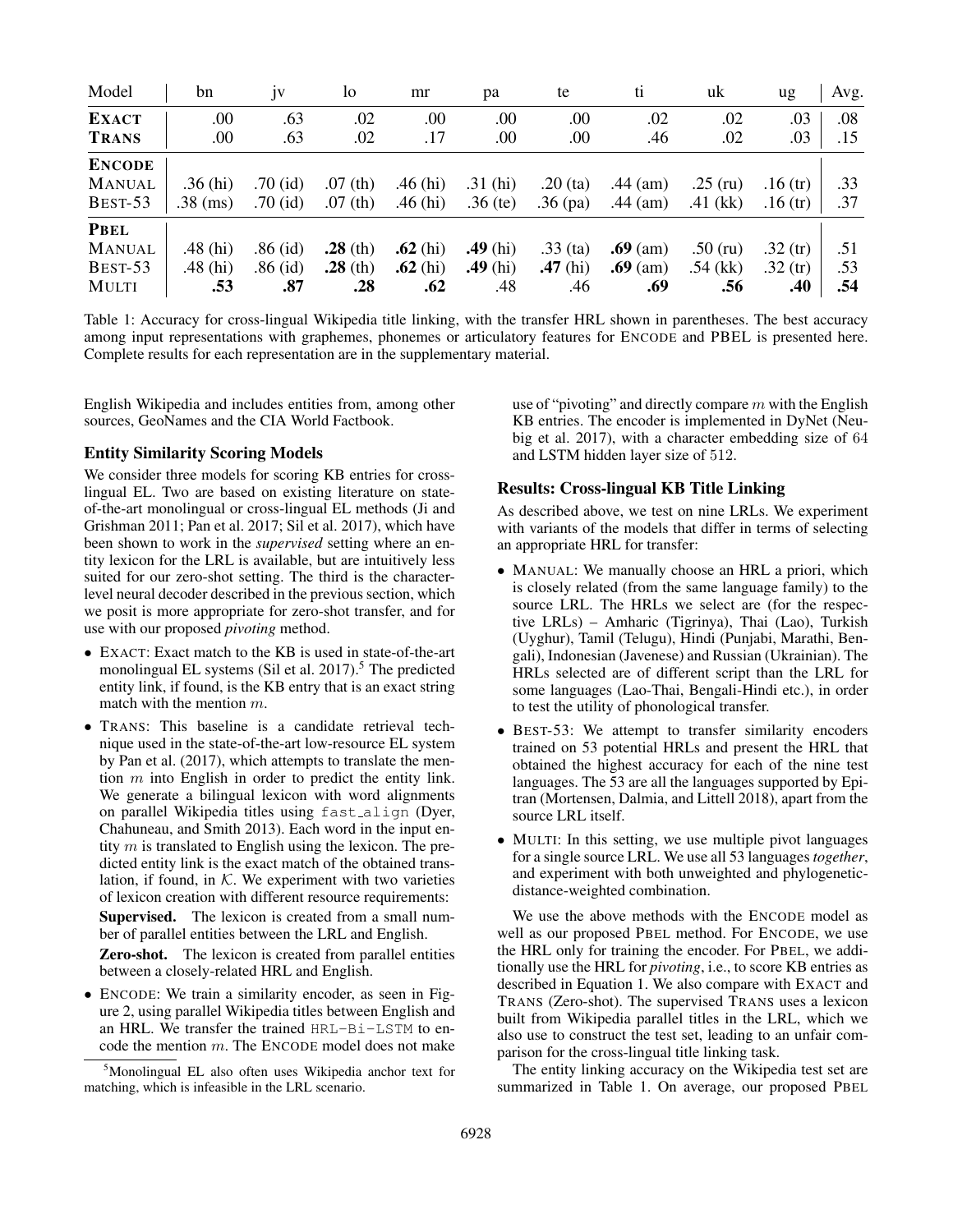| Lang.                     | Tigrinya   Oromo |      |
|---------------------------|------------------|------|
| <b>EXACT</b>              | 0.00             | 0.01 |
| <b>TRANS</b> Supervised   | 0.21             | 0.05 |
| <b>TRANS Unsupervised</b> | 0.21             | 0.01 |
| <b>ENCODE</b>             | 0.16             | 0.10 |
| PBEL                      | 0.33             | 0.11 |

Table 2: Entity linking accuracy on non-Wikipedia data

method performs significantly better than the baselines, with accuracy gains in all nine test languages.

The EXACT baseline performs reasonably only when the test language is in the same script as English (i.e., Javanese). Similarly TRANS fails when zero data is available in the test language, unless the HRL is very closely-related to the LRL (as with *jv*, *mr* and *am*). On the other hand, ENCODE presents relatively strong zero-shot transfer results.

PBEL offers stronger performance than ENCODE because it considers similarity of the LRL mention with both the HRL and English. As seen in the BEST-53 results, the HRL that performs best is closely-related to the respective test LRL (language family, shared writing system or geographic proximity). Since PBEL leverages this similarity, it becomes easier to predict the correct link. We also observe that MULTI leads to better average accuracy, with considerable improvement for some languages.

In most cases, the MANUAL HRL is also the best performing in BEST-53. However, we see that the Dravidian Telugu (*te*) seems to obtain higher accuracy with Indo-Aryan HRLs – Punjabi (*pa*) or Hindi (*hi*). This could be because Tamil (*ta*) uses a different script and is relatively distant from Telugu in the Dravidian family (Rama and Kolachina 2013). We also see that the Ukrainian (*uk*) test set has better performance with another Cyrillic script language, Kazakh (*kk*), rather than Russian (*ru*). We attribute this to the fact that, on Wikipedia, person names in Russian are written *last-name,first-name*, but *first-name,last-name* in Ukrainian, which reduces the success of zero-shot transfer.

#### Results: Full Cross-lingual Entity Linking

We select appropriate HRLs a priori for training ENCODE and PBEL – Amharic for Tigrinya and Somali for Oromo. We compare with the EXACT, supervised and unsupervised TRANS and ENCODE scoring models. The training data for the encoders is Wikipedia parallel entities between the HRL and English, as in the previous section.

Entity linking accuracies on the LORELEI dataset are shown in Table 2. PBEL has considerably higher accuracy than the other methods. However, we see relatively lower improvement in accuracy with Somali-Oromo than Amharic-Tigrinya. This is because Somali and Oromo, despite both being Afro-Asiatic languages, are from different sub-language-family branches and are not similar enough for effective transfer<sup>6</sup> (Banti 1988). The availability of a closely-related HRL is essential to the success of PBEL.

Surprisingly, the supervised TRANS model, which uses Wikipedia parallel data in the LRL itself as a lexicon, does not perform better than the zero-shot PBEL. We primarily attribute this to the extremely small size of Wikipedia in these languages (90 Tigrinya and 295 Oromo parallel links with English). We also note that TRANS relies solely on lexicon string lookup. This is particularly disadvantageous for Oromo, where there are several accepted spelling variants of the same word and the Wikipedia lexicon contains just one of these (for example 'Ethiopia' can be written as 'Itiyoophiyaa', 'Itoophiyaa', 'Itoopiyaa', 'Toophiyaa' or 'Itophiyaa'). The character-level LSTM we use is likely able to normalize across some of these variations (Lample et al. 2016; Luong and Manning 2016). Overall, our proposed PBEL method counters several of the limitations of using bilingual lexicons, which strongly affects the performance on such extremely low-resource EL datasets.

# Analysis

Character Representation We look at the use of different character representations: orthographic (graphemes), IPA (phonemes) and articulatory features. The PBEL model results for our test set with each input representation are presented in Table 3. The HRLs used are the same as MANUAL.

We see that using phonological representations (phonemes and articulatory features) offers the ability to map between languages that use different orthographies, explaining the convincing improvement over graphemes for HRL-LRL pairs that are written in different scripts (Table 3). With graphemes, the experiments on these languages achieve  $\approx 0$  accuracy because the character vocabulary of the HRL encoder simply does not contain the low-resource test language characters. This is the case with Lao-Thai (*lo*-*th*), Telugu-Tamil (*te*-*ta*) and Bengali-Hindi (*bn*-*hi*). In contrast, we observe that the grapheme representation offers strong transfer performance when the LRL and HRL share orthography, notably Javanese-Indonesian (*jv*-*id*), Marathi-Hindi (*mr*-*hi*) and Ukrainian-Russian (*uk*-*ru*).

Pivoting for Candidate Generation Up to this point, we have demonstrated that our pivoting method can be used for end-to-end EL. However, as mentioned in the previous section, it is common in standard EL systems to use candidate retrieval methods that feed into a disambiguation model. In this case, it is of interest how good our model is at generating lists of  $k$ -best candidates. Figure 4 examines this by showing the 'Recall  $@k$ ' – the fraction of instances when the correct entity link is present in the top- $k$  entities as scored by our system (Tsai and Roth 2018). We observe that for systems with high entity linking accuracy (recall @1) like Javanese-Indonesian (*jv*-*id*) and Tigrinya-Amharic (*ti*-*am*), recall at higher k values offer diminishing returns. However, other languages show considerable gain in recall even at  $k = 5$ .

Joint Training with the Source Language Although our main focus is an entity linking method that uses zero resources in the source language, we also analyze how the performance of our model improves when jointly trained with a small amount of data in the source LRL. Figure 5 shows the variation of EL accuracy with different amounts of LRL

<sup>&</sup>lt;sup>6</sup>We used Somali because it is the closest language to Oromo that is available on both Wikipedia and Epitran.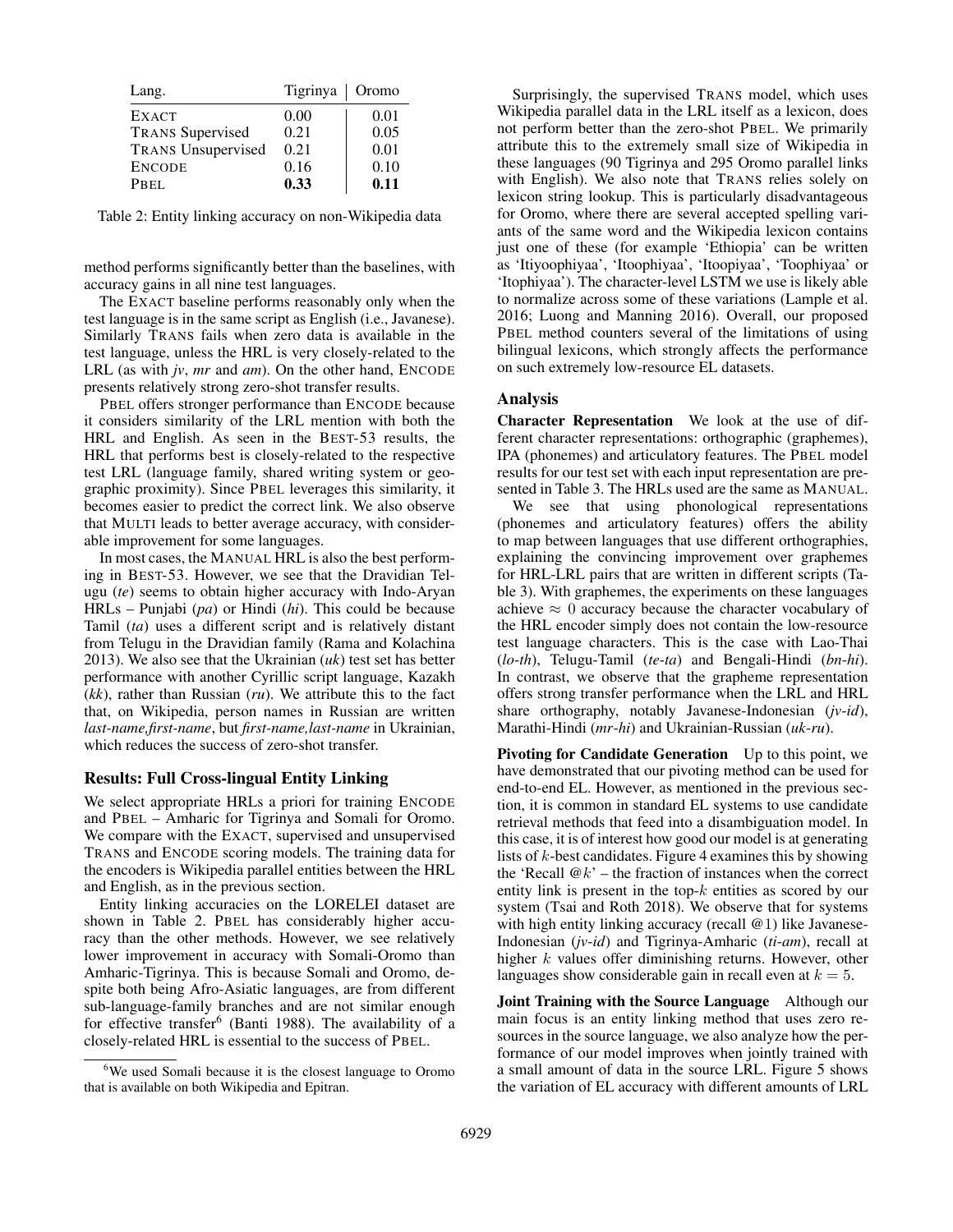| Input        | $*bn(hi)$ | jv $(id)$ | $*$ lo (th) | mr(hi) | *pa (hi) | $*$ te (ta) | ti (am) | $*$ uk (ru) | $*$ ug (tr) |
|--------------|-----------|-----------|-------------|--------|----------|-------------|---------|-------------|-------------|
| Grapheme     | .00       | .86       | .02         | .62    | .00      | .00         | .61     | .50         | .08         |
| Phoneme      | .48       | .84       | .20         | .58    |          |             | .69     | .23         | .21         |
| Articulatory | .45       | .82       | .28         | .56    | .49      | .33         | .63     | .42         | .32         |

Table 3: Entity linking accuracy with PBEL, using Graphemes, Phonemes or Articulatory features as input. The HRL used for training and pivoting is shown in parentheses in the first row. The pairs with the different scripts are marked with a "\*".





samples added to the HRL (MANUAL setting) data for training the entity similarity encoder. For language pairs that are very closely-related and share the same scripts, such as *jv*-*id* and *mr*-*hi*, there is only a small increase in accuracy even with thousands of source language training samples. In contrast, there is considerable performance improvement for *bnhi* and *te*-*ta*, both of which use phonological transfer since the writing systems are different. We also note that several of our test languages (*ti*, *lo*, *ug*) are so poorly resourced, even on Wikipedia, that there was not enough data for this joint training experiment (shown in Figure 5).

#### Related Work

We briefly discuss previous work related to various facets of our proposed method.

Cross-lingual EL. The TAC-KBP shared task on entity linking has featured Chinese/Spanish to English EL since 2011 (Ji, Grishman, and Dang 2011). Around the same time, McNamee et al. (2011) introduced cross-lingual EL as a new task and designed a candidate retrieval technique based on Wikipedia language-links. More recently, Pan et al. (2017) use word-for-word translation for in a massive multilingual effort for EL in 282 language pairs and Tsai and Roth (2018) develop better name translation for improving the performance of existing translation-based EL techniques. The neural model proposed by Sil et al. (2017) based on multilingual word embeddings and Wikipedia links achieves state-of-theart results on the TAC2015 dataset.

Cross-lingual transfer learning. Hwa et al. (2005)



Figure 5: Entity linking accuracy on joint training with different amounts of LRL data (x-axis is not to scale).

project parsers from English to other languages that have no syntactic annotation, using parallel texts. Neural models for transfer from high-resource to low-resource are used for several tasks including POS tagging, machine translation, and morphological analysis (Zoph et al. 2016; Fang and Cohn 2017; Cotterell and Heigold 2017). Unlike our work, these methods jointly train with a small amount of data in the lowresource language.

Phonological representation. IPA representations of language have been used to identify borrowed words across unrelated languages (Tsvetkov and Dyer 2016). Perhaps most similar to our work is Bharadwaj et al. (2016), which uses IPA in transfer learning for named entity recognition.

#### Conclusion

We present PBEL, a method for cross-lingual entity linking that uses zero parallel resources in the language of the input mention. With extensive experiments on nine test languages, we demonstrate its potential for low-resource entity linking across several language families. Our model uses zero-shot transfer from closely-related high-resource languages and improves accuracy by 17% on average over baseline systems. We also show its ability to transfer across orthographies through phonological representations.

An immediate future focus for our work could be training a model that predicts the 'best' pivot language for a given named entity mention, which can replace the languagespecific phylogenetic-distance-based weights used in this work. Further, we currently train individual encoders for